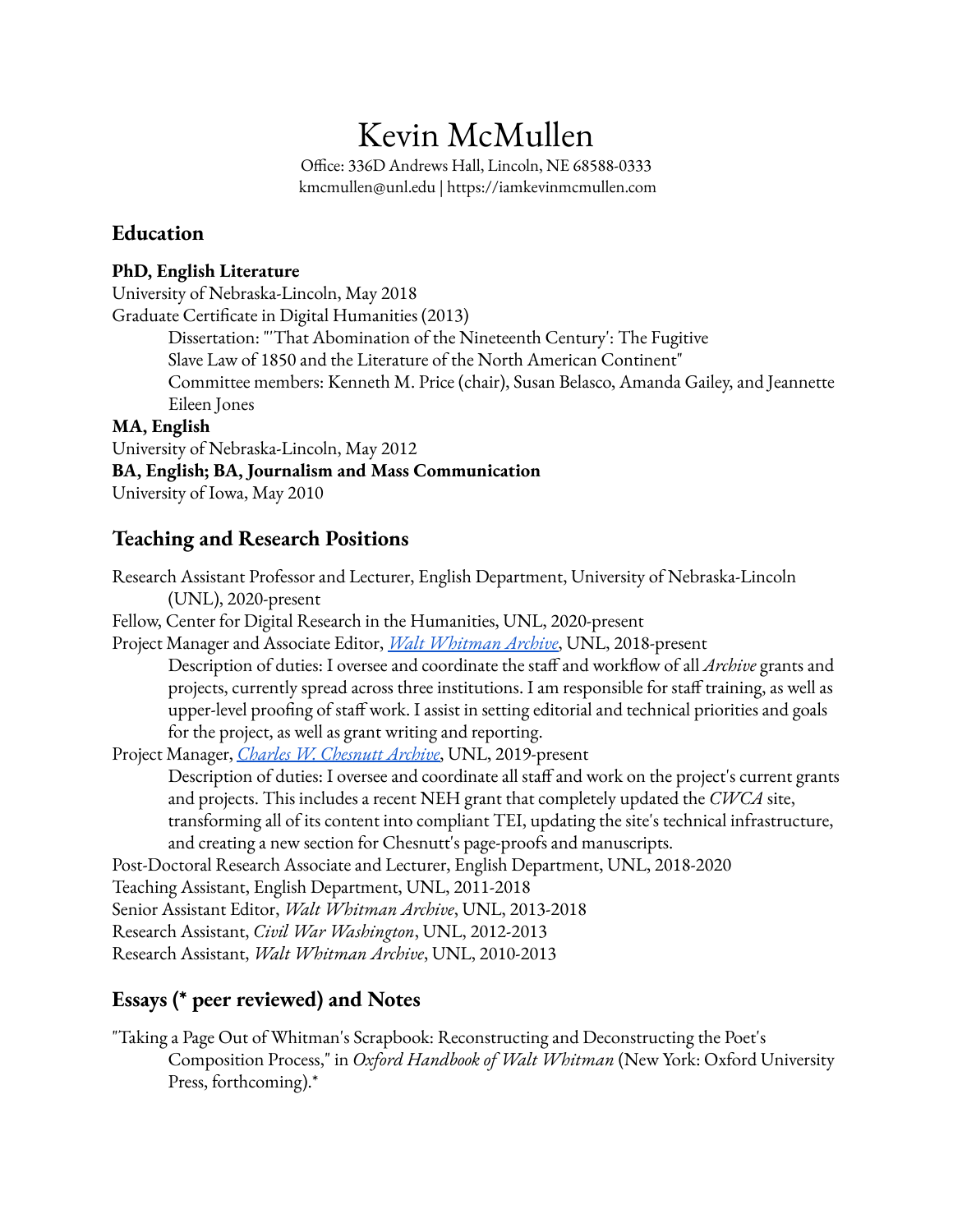- "Whitman Reads New York," "Whitman's Annotations" section, Matt Cohen, ed. *The Walt Whitman Archive*. Kenneth M. Price and Ed Folsom, co-directors. 2020. <https://whitmanarchive.org/manuscripts/marginalia/anc.02137.html>
- "'This damned Act': Walt Whitman and the Fugitive Slave Law of 1850," *Walt Whitman Quarterly Review* 37.1 (Summer/Fall 2019): 1-45. \*
- "Walt Whitman at the *Aurora*: A Model for Journalistic Attribution," *Walt Whitman Quarterly Review* 37.1 (Summer/Fall 2019): 107-115. Co-authored with Stefan Schöberlein and Jason Stacy.
- "Turning Over Fresh Leaves: A Reconsideration of Fanny Fern's Periodical Writing," *Legacy: A Journal of American Women Writers* 35.2 (Winter 2018): 141–165.\*
- "Who Watches This, Watches a Man: Walt Whitman in Educational Films," *Mickle Street Review: An Electronic Journal of Whitman and American Studies* 21 (Spring  $2016$ ).  $*$
- "The Integrated Catalog of Walt Whitman's Literary Manuscripts," *Walt Whitman Quarterly Review* 33.2 (Fall 2015): 125-129.

#### **Digital Archives and Editions**

- Digital edition of Walt Whitman's Geography Scrapbook, *The Walt Whitman Archive* ([https://whitmanarchive.org/manuscripts/marginalia/index-scrapbook.html\)](https://whitmanarchive.org/manuscripts/marginalia/index-scrapbook.html): Co-Editor, with Matt Cohen, Caterina Bernardini, Ashlyn Stewart, and Caitlin Henry
- *Fanny Fern in The New York Ledger* (digital archive of Fanny Fern's newspaper writings, <http://fannyfern.org>): Co-creator and now sole editor

#### **Conference Papers and Presentations**

- Roundtable participant, "Whitman Between the Columns—Finding the Anonymous Journalist," American Literature Association, Chicago, IL, May 2022
- "Whitman's Trunk: Rethinking How Whitman Composed" (co-authored with Kenneth M. Price and Stefan Schöberlein), Society for Textual Scholarship Conference, Chicago, IL, May 2022
- "The *Walt Whitman Archive* at 25 Years: A Round Table Discussion," American Literature Association, Boston, MA, July 2021 (virtual participant)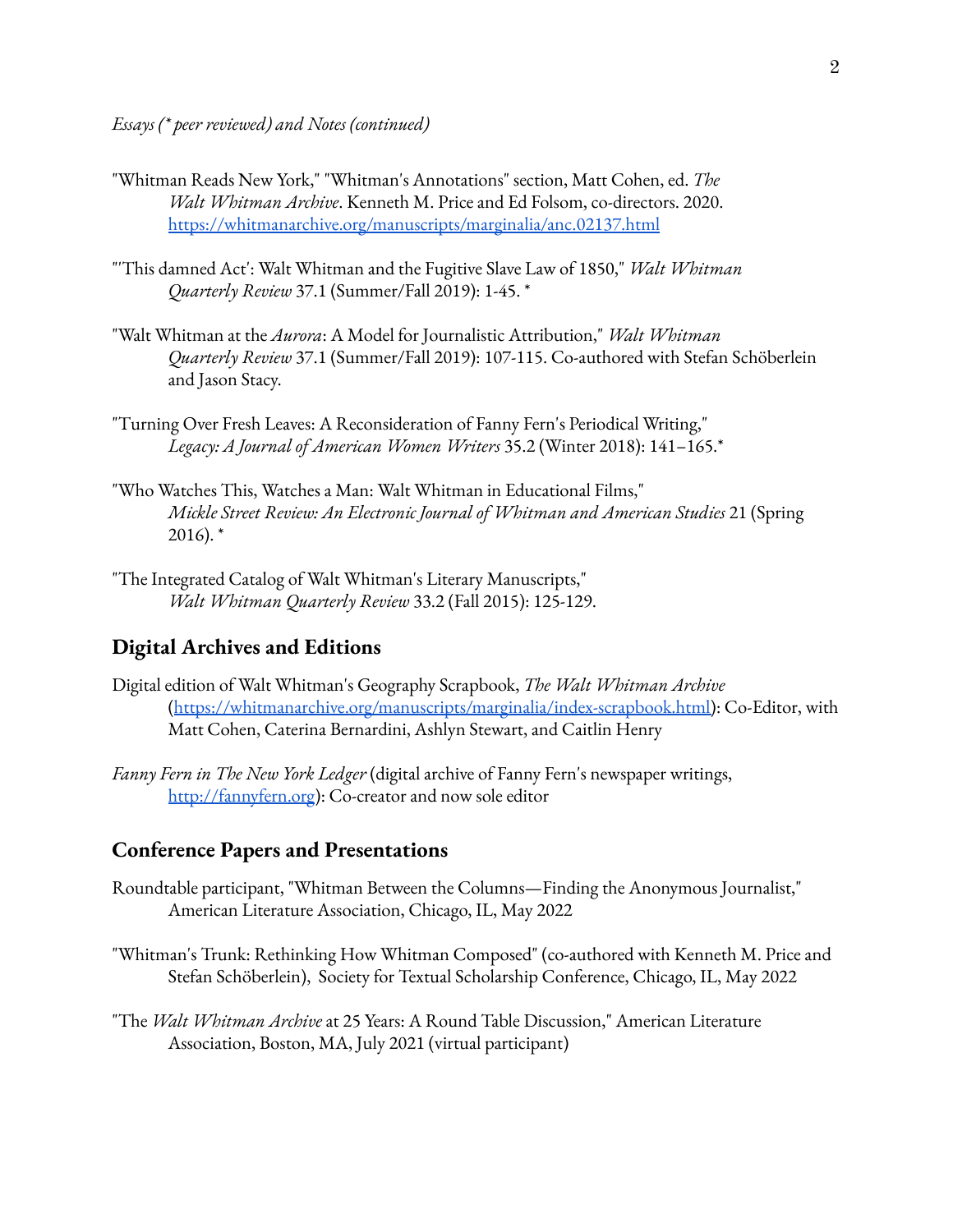- "The Digital Zoomanities: Fostering collegiality and keeping up morale as a project manager in the age of COVID-19," Project Management in the Humanities Conference at DHSI, virtual conference, June 2021
- Invited member of a panel on the *Walt Whitman Archive,* "Walt Whitman at 200: The Bicentennial Symposium," Iowa City, IA, June 2019
- "Whitman Reads New York,"12 $^{\rm th}$  International Walt Whitman Week Symposium, New York, NY, June 2019
- "Whitman's Geography Scrapbook: The Formation of the Poet's Worldview" (co-authored with Caterina Bernardini, Caitlin Henry, and Matt Cohen), American Literature Association, Boston, MA, May 2019
- "'Stick Your Hands in Your Pockets Jonathan': Slaves, Kings, and Absent Bodies in Whitman," 9<sup>th</sup> International Walt Whitman Week Symposium, Exeter, England, June 2016
- "Why FannyPacks Are Cool: *Fanny Fern in The New York Ledger* as a Template for Digital Publication," Nineteenth Century Studies Association, Lincoln, NE, April 2016
- "Fanny Fern in *The New York Ledger:* A Case for the Comprehensive Treatment of Fern's Journalism," Joint Conference of the Society for Textual Scholarship and the Association of Documentary Editing, Lincoln, NE, June 2015
- "Fanny Fern in *The New York Ledger,*" Kansas State University Digital Humanities Symposium, Manhattan, KS, February 2015
- "Who Watches This, Watches a Man: Walt Whitman in Educational Films," 7 th International Walt Whitman Week Symposium, Bamberg, Germany, July 2014
- "Expanding the Interpretive and Analytical Possibilities for Understanding Slavery and Emancipation in Washington, DC," Digital Humanities, Lincoln NE (poster session), July 2013
- "From Whitman's 'jetblack sunrise' to Grimké's 'moving black against the sun': New Light on Black Responses to *Leaves*," 9<sup>th</sup> International Melville Conference: "Melville and Whitman in Washington," Washington, DC, June 2013
- "'Through the lilac mists': Whitman's Presence in the Poetry of African American Women of the Harlem Renaissance," American Literature Association, Boston, MA, May 2013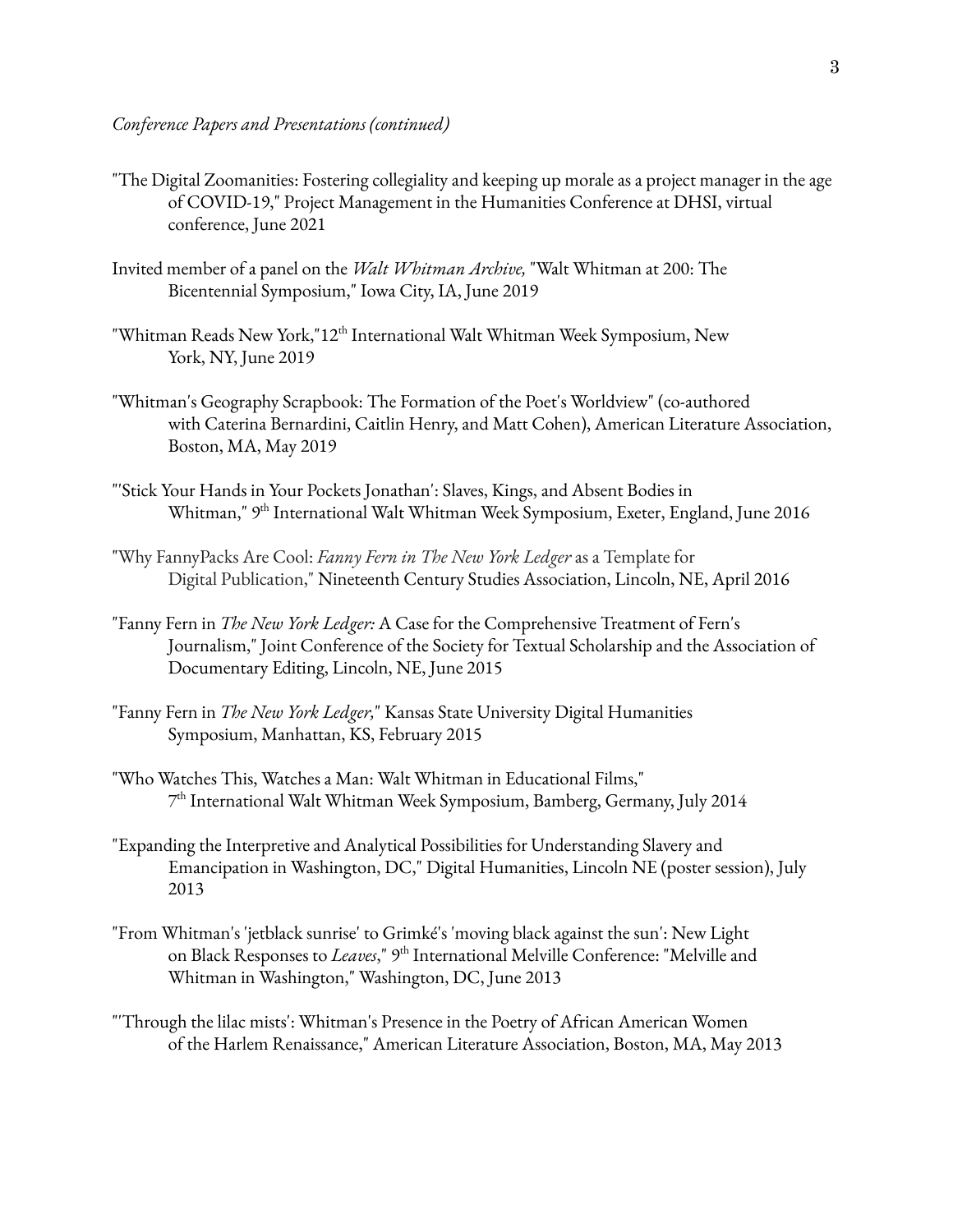"Expanding the Interpretive and Analytical Possibilities for Understanding Slavery and Emancipation in Washington, DC," Nebraska Forum on the Digital Humanities, Lincoln, NE (poster session), February 2013

#### **Moderated panels and roundtables**

"Unique Archives: Digital Projects and Preservation Outside the Canon" (panel, organized by the Digital Americanist society), American Literature Association, Boston, MA, May 2019

*Moderated panels and roundtables (continued)*

"Digital Sleuthing and Lost Texts: Reading in the Age of Expanding Archives" (roundtable, organized by the Digital Americanist society), American Literature Association, San Francisco, CA, May 2018

#### **Awards and Fellowships**

Digital Scholarship Incubator Fellowship, University of Nebraska-Lincoln, 2014 Chris Pulos Fellowship, University of Nebraska-Lincoln, 2011-2014

#### **Courses Taught**

American Literature before 1865 American Literature since 1865 Twentieth-Century Fiction "Pondering the Pulitzer" ( $20<sup>th</sup>$ -c. fiction class focusing on Pulitzer Prize-winning novels) The American Short Story Introduction to Literature Writing: Rhetoric as Inquiry Writing: Rhetoric as Argument

#### **Service**

Community service Presented guest lecture and co-wrote (with Brett Barney) program note for a selection of song settings of Walt Whitman's poetry, performed by Professor Andrew White, University of Nebraska-Kearney, Kearney, NE, and University of Nebraska-Lincoln, Lincoln, NE, December 2019 Coordinated and contributed to lobby exhibit and program note about Walt Whitman for the Blue Barn Theatre's production of *I and You* by Lauren Gunderson, Blue Barn Theatre, Omaha, NE, Winter 2018–2019